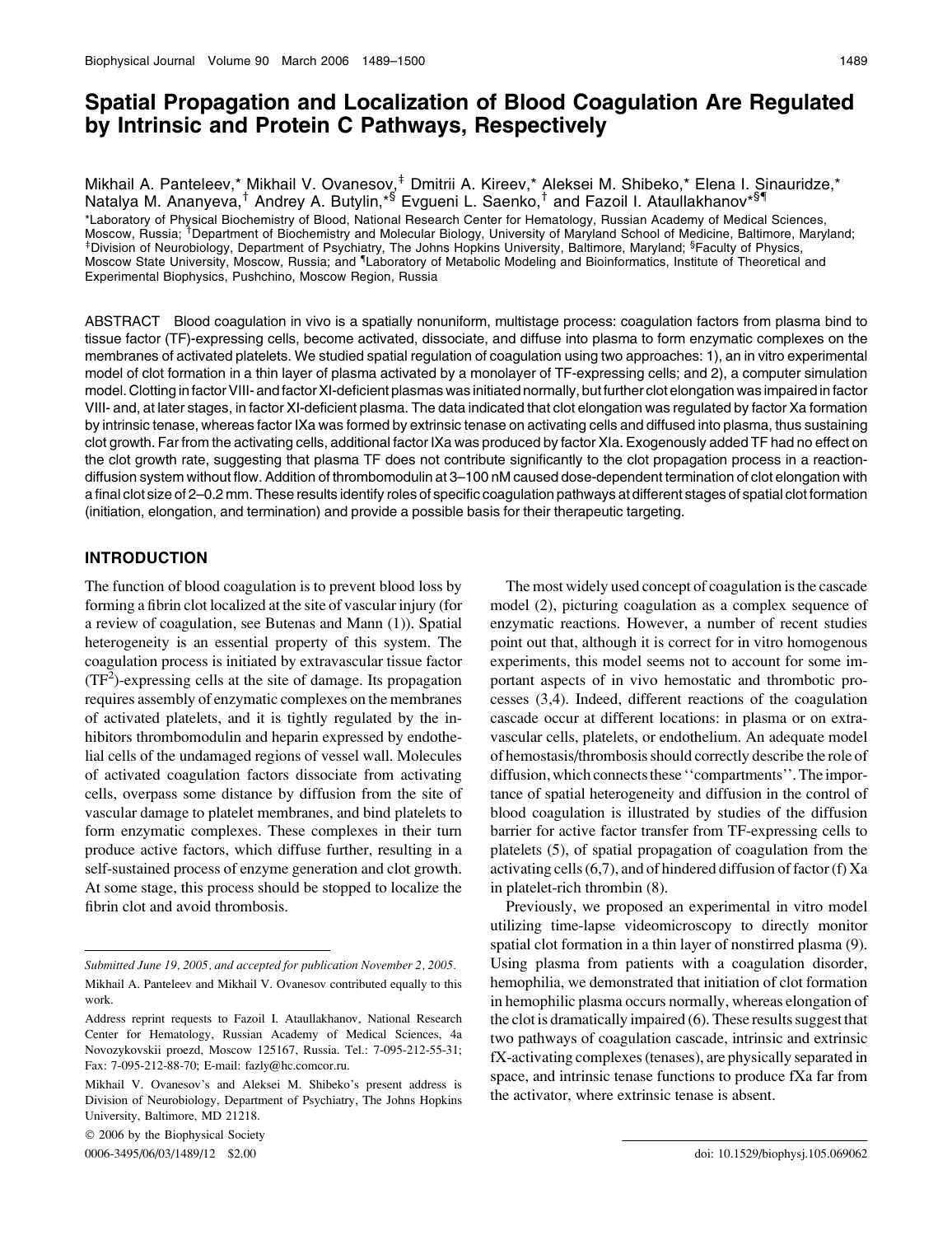The objective of this study was to systematically analyze roles of extrinsic and intrinsic tenases in fX activation, and roles of extrinsic tenase and fXIa in fIX activation during clot formation in a reaction-diffusion system. Experimental and computer simulation approaches were combined to compare spatial clot formation in fVIII- and fXI-deficient plasmas. We were able to demonstrate that, despite the complexity of coagulation cascade, for each individual stage of clot propagation there is a single pathway of blood coagulation that regulates it. Initiation of coagulation is regulated by extrinsic tenase only and the clot propagation is controlled by fXa generation via intrinsic tenase, whereas fIXa is primarily formed by extrinsic tenase. At late stages of clot progression far from the activator, additional fIXa is produced by fXIa. The mechanism of clot localization upon thrombomodulin addition was studied. These results provide a link between the biochemical scheme of the cascade and the actual roles played by individual pathways at different stages of the fibrin clot formation.

### MATERIALS AND METHODS

#### Experimental methods

#### **Materials**

Human recombinant TF (INNOVIN) was purchased from Baxter (Deerfield, IL). Functional TF concentration was determined by ACTICHROME TF chromogenic activity kit (American Diagnostica, Stamford, CT). FXIIa inhibitor from corn seeds (CTI) was purchased from Enzyme Research Laboratories (South Bend, IN). Rabbit lung thrombomodulin was from Haematologic Technologies (Essex Junction, VT). Frozen pooled fVIII- and fXI-deficient and control normal plasmas were from George King Biomedicals (Overland Park, KS). Sodium citrate and lactic acid were from Sigma (St Louis, MO).

#### Blood collection and plasma preparation

Blood from healthy donors and severe (fVIII  $< 1\%$  of the normal level) hemophilia A patients was collected into 3.8% sodium citrate (pH 5.5) at a 9:1 v/v ratio and processed as described (10). Briefly, blood was centrifuged at 1500 g for 25 min. Supernatant was centrifuged at 10,000 g for 5 min to obtain platelet-free plasma. Its pH value was stabilized at 7.2–7.4 by lactic acid treatment (11). Fresh-frozen fVIII- and fXI-deficient and normal plasmas were processed as described (7). There was no significant difference between clot formation in plasma obtained from hemophilia A donors and commercially available fVIII-deficient plasma.

#### Cell culture

A human fetal lung fibroblast line was from the Research Institute of Virology (Russian Academy of Medical Sciences, Moscow, Russia). Cells were grown on polyethylene terephthalate (PET) film slips (Joint Institute for Nuclear Research, Dubna, Russia) placed on the bottom of 12-well plates (Corning, Acton, MA), as described earlier (10). Human macrophages were obtained as a result of the differentiation of monocytes (12) isolated from mononuclear leukocyte preparations obtained by apheresis procedure performed by the Research Blood Staff at the Holland Laboratory, American Red Cross, under a protocol approved by the Institutional Review Board. Primary culture of human aortic endothelial cells was purchased from Cambrex (Walkersville, MD) and was used at passages 4 through 10. Cells were grown on PET film slips as described earlier (7).

#### Spatial clot growth

Spatial fibrin clot growth was studied using a light-scattering video microscopy system described previously (6). A microchamber was assembled in a suspension cell culture nontreated 35-mm polystyrene petri dish (Corning) around a 1-mm-thick glass slide (FisherBrand, Fisher Scientific, Pittsburgh, PA) fixed to its bottom. The glass slide edge, which formed a vertical wall of the chamber, was wrapped around with a cell-coated PET slip. Plasma was recalcified by addition of 1 M CaCl<sub>2</sub> at  $2\%$  v/v and rapidly transferred into the assembled chamber. The light-scattering data were monitored by digital microscopy; an image was captured every 30 s. All experiments were performed at 37°C.

#### Image processing

For each experiment, parameters of clot growth were determined on the basis of video image of the growing clot, as described previously (10). Briefly, a perpendicular to the cell monolayer surface was drawn and plots of light scattering versus distance from the activator (clot profiles) were calculated (see, e.g., Fig. 1 A). For each profile, the clot size was determined as a coordinate where the light-scattering intensity was half-maximal. Clot growth rate was determined as a mean slope of the plot of the clot size versus time in the range of 10–30 min after the beginning of the experiment.

### Modeling methods

#### Concepts of the model

The mathematical model of this study was designed to describe spatial dynamics of clot formation in nonstirred recalcified plasma activated by a monolayer of TF-expressing cells at physiological temperature and ionic composition (37°C, pH 7.2–7.4, 2 mM  $Ca^{2+}$ , 150 mM NaCl). Model equations (Eqs. S1–S50), initial concentrations (Table S1), rate constants (Table S2), and diffusion coefficients (Table S3) are supplied in the Supplementary Material. No model parameters were adjusted, and only the values reported in the literature were used. A typical model equation for a reagent in plasma is shown below for fVIIIa:

$$
\frac{\partial [VIIIa]}{\partial t} = D_{\text{VIIIa}} \times \frac{\partial^2 [VIIIa]}{\partial x^2} + \frac{k_{\text{cat}}^{\text{VIII, IIA}} \times [VIII] \times [IIA^F]}{K_M^{\text{VIII. IIA}} + [IIA^F]}
$$
  
-  $h^{\text{VIIIa}} \times [VIIIa],$  (1)

where [VIIIa] ([VIII]) is the fVIIIa (fVIII) concentration,  $[IIa<sup>F</sup>]$  is the free thrombin (not in complex with its substrates) concentration,  $D_{\text{VIIIa}}$ is the fVIIIa diffusion coefficient,  $k_{\text{cat}}^{\text{VIII,IIa}}$  and  $K_{\text{M}}^{\text{VIII,IIa}}$  are catalytic and Michaelis constants of fVIII activation, and  $h^{\text{VIIIa}}$  is the first-order constant of fVIIIa activity loss. For reagents located on the membranes of TF-expressing cells (TF, VIIa-TF, and VII-TF), we used surface densities instead of volume concentrations and ordinary differential equations. An example for TF is given below:

$$
\frac{d\sigma_{\text{TF}}}{dt} = (k_{\text{a}}^{\text{VIIa}, \text{TF}} \times [VIIa] \times \sigma_{\text{TF}} - k_{\text{d}}^{\text{VIIa-TF}} \times \sigma_{\text{VIIa-TF}}^{\text{F}}) \n- (k_{\text{a}}^{\text{VII}, \text{TF}} \times [VII]|_{\text{x=0}} \times \sigma_{\text{TF}} - k_{\text{d}}^{\text{VII-TF}} \times \sigma_{\text{VII-TF}}), (2)
$$

where  $\sigma_{\text{TF}}$  ( $\sigma_{\text{VII-TF}}$ ) is the TF (VIIa-TF) surface density,  $\sigma_{\text{VIIa-TF}}^{\text{F}}$  is the free VIIa-TF density,  $[VIIa]_{x=0}$  ( $[VII]_{x=0}$ ) is the concentration of fVIIa (fVII) near the activator,  $k_{a}^{\text{VIIa, TF}}$  ( $k_{a}^{\text{VII, TF}}$ ) and  $k_{d}^{\text{VIIa-TF}}$  ( $k_{d}^{\text{VII-TF}}$ ) are association and dissociation constants, respectively, of the VIIa-TF (VII-TF) complex. Thus, the mathematical model is biphasic: it contains reagents on the activating surfaces and in plasma. To link these phases, boundary conditions are used. An example of boundary condition is given below for fVIIa:

$$
D_{\text{VIIa}} \times \frac{\partial [VIIa]}{\partial x}\Big|_{x=0} = (k_{\text{a}}^{\text{VIIa}, \text{TF}} \times [VIIa]|_{x=0} \times \sigma_{\text{TF}} - k_{\text{d}}^{\text{VIIa-TF}} \times \sigma_{\text{VIIa-TF}}^{\text{F}}).
$$
 (3)

 $\sim$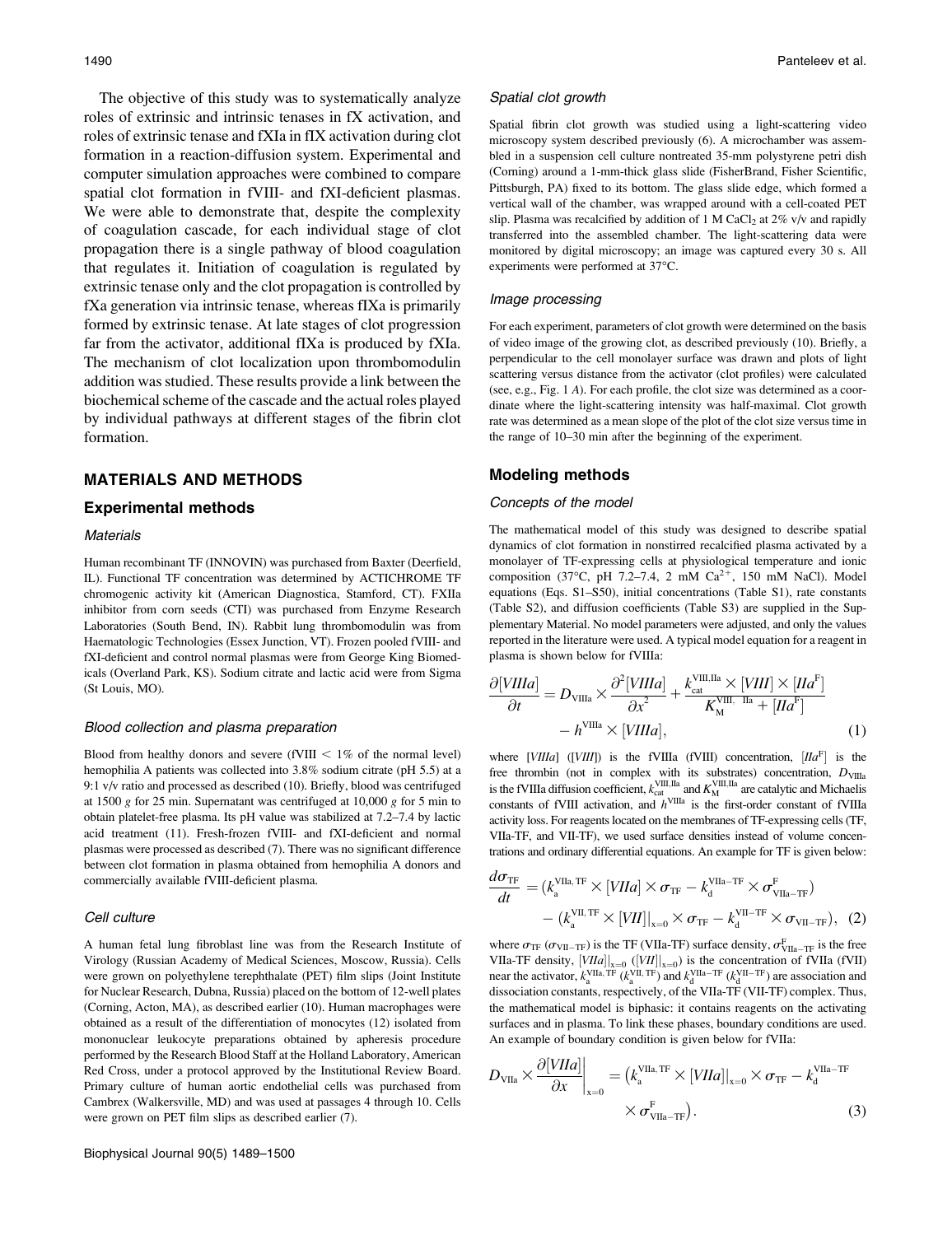

FIGURE 1 Normal fibrin clot formation. (A) Time course of evolution of light-scattering profiles of the clot obtained from the complete series of light scattering images. Clots were formed on the surface of a fibroblast monolayer in the presence of 0.2 mg/ml CTI as described in Materials and Methods. (B) Computer simulation of clot formation: fibrin profiles, corresponding to the experimental light-scattering profiles in A. Simulations were performed using the model (Eqs. S1–S50) with parameters listed in Tables S1–S3 (see Supplementary Material). Fibroblast monolayer density in the model was 1000 cells/mm<sup>2</sup>. (C) Computer simulation of spatial clot formation: thrombin profiles. Simulations were performed as in B. A movie for this figure is available (see Supplementary Material).

A mathematical model of almost 30 differential equations containing  $>100$  parameters from the literature required a special approach in the development. For many rate constants of coagulation reactions, values reported by different groups differ by orders of magnitude. If these values were chosen randomly, the behavior of such a model would be unlikely to agree with experimental results. On the other hand, voluntary adjustment of parameters to describe several selected experiments does not guarantee correctness of the obtained model either. Therefore, to create an adequate model, we initially developed and validated models of individual reactions of the coagulation cascade, in particular for the TF pathway inhibitor (TFPI) pathway (13) and for intrinsic tenase (14). Subsequently, we simulated larger subsystems using, for validation, experimental data of Ovanesov et al. (6,7,10) Diamond and Anand (15), Matveyev and Domogatsky (16), Hairer et al. (17), Lawson et al. (18), Gailani and Broze (19), Butenas et al. (20), and Giesen et al. (21). The range of kinetic parameters in these simulations was strictly limited to the values reported in experimental studies; no optimization of these values was done. Comparing increasingly more complex systems with experiments, the final version of the model for clotting in plasma was developed.

#### Assumptions about procoagulant membranes

We assumed that procoagulant surface for the assembly of coagulation enzymatic complexes is primarily provided by activated platelets. Of

platelet-secreted substances, secretion of fV(a) only was included in the model. Platelet-secreted fV(a) is a partially proteolyzed form of fV with  $\sim$ 30–50% of the activity of fully activated fVa (22); we assumed it to be an equimolar mixture of fVa and fV. Except for thrombin, platelet activators were omitted, as collagen was absent in the simulated experiments, and other physiological agonists do not cause significant alpha-granule secretion and procoagulant surface exposure in the absence of cell-cell contacts (23). On the basis of recent studies (24,25), we assumed that only a small fraction  $(\delta = 4\%)$  of thrombin-activated platelets can specifically bind coagulation factors and support membrane-dependent procoagulant reactions. Dependence of  $\delta$  on thrombin concentration (24) was ignored in the model. The numbers of binding sites per platelet and the effective constants of plateletdependent reactions (previously determined assuming all platelets to be identical) were corrected by the factor of  $\delta$  or  $1/\delta$ , as indicated in Table S2. Platelet activation, secretion, surface exposure, and binding of factors were assumed to be rapid (14). Activated platelets shed microparticles, which bind coagulation proteins with parameters similar to those of platelets. In the model, we did not distinguish platelets and platelet-derived microparticles and used a common  $N_a$  variable with dimensionality of nM, which described all membranes available for the binding of coagulation factors.  $N_i$ , the initial effective procoagulant activity of membranes in plasma represented by circulating microparticles, lipoproteins, etc., was estimated by comparing experiments and simulations of clot formation in ultracentrifuged (7) plasma titrated with platelets (data not shown).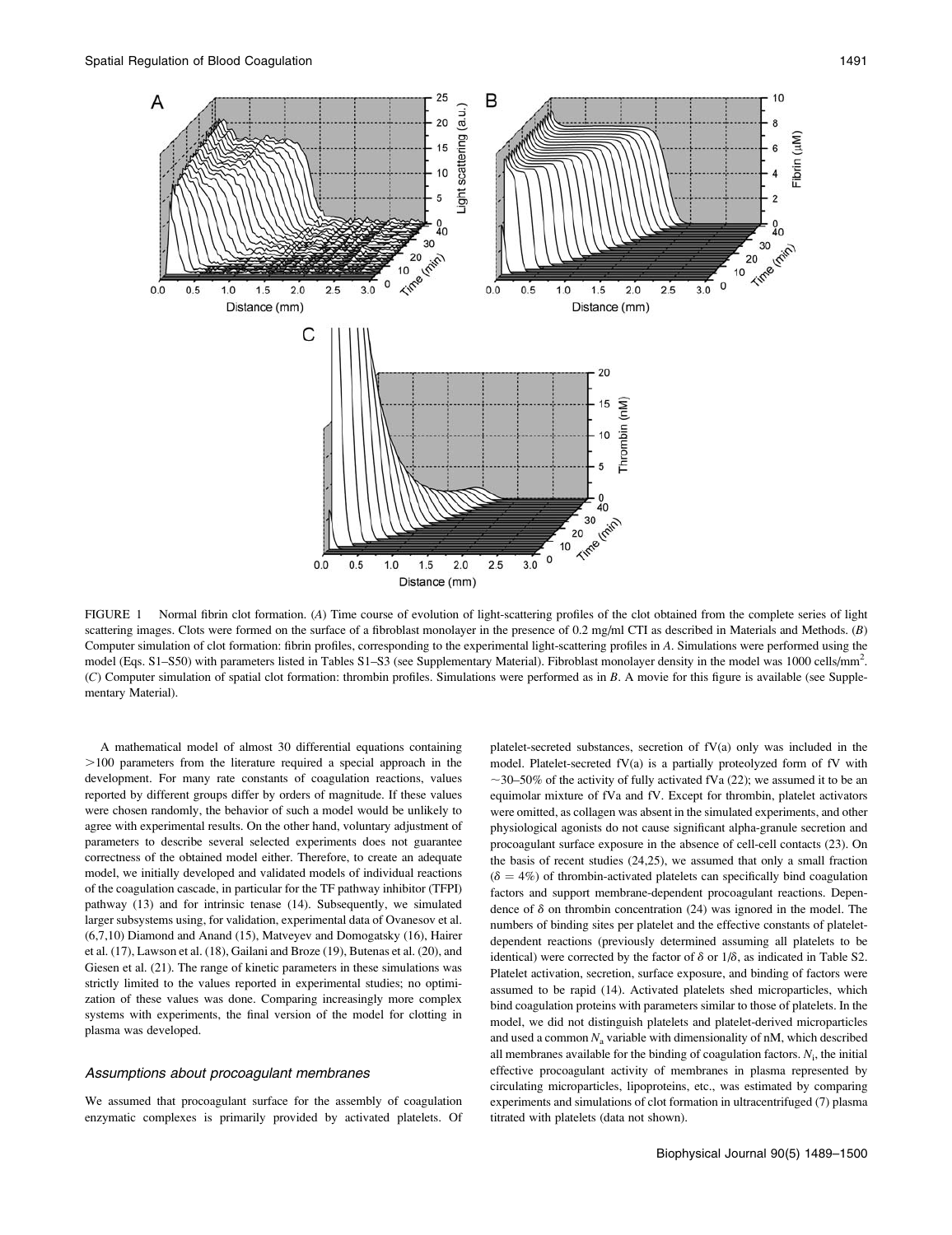#### Assumptions about diffusion

Diffusion coefficients of coagulation factors within fibrin clot were assumed to be the same as in liquid plasma due to the high clot porosity (for a detailed theoretical analysis see Oliver et al. (26)); this was confirmed experimentally by Scott and Coleman (27). Coagulation factors can bind to platelets, or fibrin, or other factors, and their diffusion is then slowed down. For the majority of factors, the portion of bound factor is small, and a diffusion operator was applied to the total protein concentration [F]. However, for fXa, thrombin, and fXIa this assumption can be incorrect, as their binding to platelets, substrates, or fibrin could be significant. For these factors, diffusion of free factor  $[F<sup>F</sup>]$  only was considered.

#### Other model assumptions

A number of reactions in the model were described by phenomenological equations, in particular, thrombin activation of fXI, TF-independent fVIIa activation of fX and fIX (modeled as pseudo-second-order reactions with rate constants proportional to the activated platelets concentration), and TFPI pathway (13). Fibrinogen cleavage was described by a Michaelis-Menten reaction with product inhibition (28). The equation for prothrombinase was obtained by analogy with a previously reported equation for intrinsic tenase (14) assuming that fXa binds to platelet-bound fVa (29) and platelet-bound prothrombin is activated by the Xa-Va complex in a twodimensional reaction:

$$
\frac{d[IIa]}{dt} = \frac{k_{\text{cat}}^{\text{local II, Xa-Va}} \times [Xa - Va^B] \times [I^B]}{K_{\text{M}}^{\text{local II, Xa-Va}} \times N_a/k}.
$$
 (4)

For the activated protein C (APC)-independent action of phosphatidylserine (PS), we used a mechanism suggested earlier (30) and assumed that PS binds fVa in competition with fXa, and makes it accessible for APC. Intrinsic tenase inactivation by PS was described using a hypothesis that membrane-bound fVIIIa is directly and reversibly inhibited by PS (31). We included in the model activation of fV, fVIII, and fVII by thrombin only, ignoring their activation by fXa and other factors, because contribution of these slow membrane-dependent reactions appears not to be significant under the conditions of this study (21). Artificial contact activation from laboratory test tubes was simulated by fIXa inflow (32). The assumption of Michaelis-Menten kinetics is valid only for one-substrate reactions when enzyme concentration is much less than that of substrate. For reactions of coagulation, this condition does not always hold. Thus, for activation of a substrate  $S_i$  by an enzyme E, which catalyzes the conversion of n substrates competing for the same active site, and concentration of which can be both below and in excess of that of the substrates, we used the equation:

$$
\frac{d[S_i]}{dt} = -\frac{k_{\text{cat}}^i \times [E] \times [S_i]}{K_M^i \cdot \left(1 + \sum_{j=1}^n \frac{[S_j]}{K_M^j}\right) + [E]}.\tag{5}
$$

This equation was obtained from the steady-state equations for transitory complexes. The derivation results in an equation identical to Eq. 3, with free substrate concentrations in the denominator, which can be substituted with total concentrations if any of the following conditions holds for each ith substrate:

$$
[E] \ll [S_i]; [E] \ll K_M^i; [S_i] \ll K_M^i.
$$
 (6)

We assumed that the activating surface is an infinitely thin layer of TF. This assumption is valid as long as a high-density monolayer of TF-bearing cells is used. Further, one-dimensional an assumption was used for the model, because the microchamber is completely covered with activator along the height dimension, and its width exceeds severalfold the observed clot lengths. The value of contact activation by the walls of the experimental chamber was estimated on the basis of the difference between clot growth rate in the absence and in the presence of CTI, and on the basis of activated partial thromboplastin time elongation upon addition of 0.2 mg/ml CTI to plasma (data not shown).

#### Computation

To integrate numerically the set of partial differential equations, we used the embedded Runge-Kutta-Fehlberg method of the 2nd (3rd) order (33), which was adapted for partial differential equations (3). The program was developed in Watcom  $C/C++10.0$ . Calculations were carried out on the 0–3 mm interval.

## RESULTS

# The reaction-diffusion model of spatial clot formation

Experimental and modeling methods used in this study are illustrated in Fig. 1. Light-scattering profiles obtained from the series of images of clotting in normal plasma on fibroblast monolayer are shown in Fig. 1 A in a three-dimensional plot. Fig.  $1, B$  and C, shows theoretical fibrin and thrombin profiles, respectively, obtained using the mathematical model. Lightscattering intensity is linearly proportional to fibrin concentration in the clot (7), and thus fibrin concentration obtained by simulations can be compared with experimentally observed light-scattering intensity. Upon activation, thrombin concentration in the model near the activator was rapidly increased, and then decreased slowly. Thrombin profiles initially had diffusion-like form; subsequently, the front edge of the thrombin profile was transformed into a pulse, which started moving into the bulk of plasma. To characterize clot formation quantitatively, we used initiation time  $t<sup>in</sup>$  (time of half-maximal fibrinogen cleavage near the activator) and clot growth rate  $v^{\text{clot}}$  (the slope of the clot size versus time plot).

Using the mathematical model, we studied correlation of  $t^{\text{in}}$  and  $v^{\text{clot}}$  with parameters usually used to characterize thrombin generation. Concentrations of coagulation factors and values of kinetic constants were varied into 10% or 200% of their normal values and changes in clotting parameters were determined (not shown). The correlation analysis revealed (Table 1) that the rate of clot elongation  $v^{\text{clot}}$  correlated significantly and positively with maximal thrombin  $I/a<sup>max</sup>$ , thrombin potential  $P<sup>IIa</sup>$ , maximal rate of thrombin generation  $v^{\text{max}}$  ( $R = 0.68{\text{-}}0.83$ ), and did not correlate with clot time  $t^{\text{clot}}$ (time of the half-maximal fibrinogen cleavage), lag time  $t^{\text{lag}}$ (time to achieve 10 nM of thrombin), thrombin maximum time  $t^{max}$  ( $R = -0.32$  to  $-0.51$ ). On the contrary, initiation time  $t^{\text{in}}$  did not correlate with  $I I a^{\text{max}}$ ,  $P^{\text{IIa}}$ ,  $v^{\text{max}}$  ( $R = -0.07$  to  $-0.16$ ) and correlated positively with  $t^{\text{clot}}$ ,  $t^{\text{lag}}$ , and  $t^{\text{max}}$  ( $R = 0.74-$ 0.78). There was no correlation between parameters depicting initiation ( $t^{\text{in}}$ ) and growth ( $v^{\text{clot}}$ ) of the clot ( $R = -0.17$ ).

### Contribution of intrinsic and extrinsic tenases to spatial clot formation

To examine relative contributions of the intrinsic and extrinsic tenase complexes to clot formation, studies of clot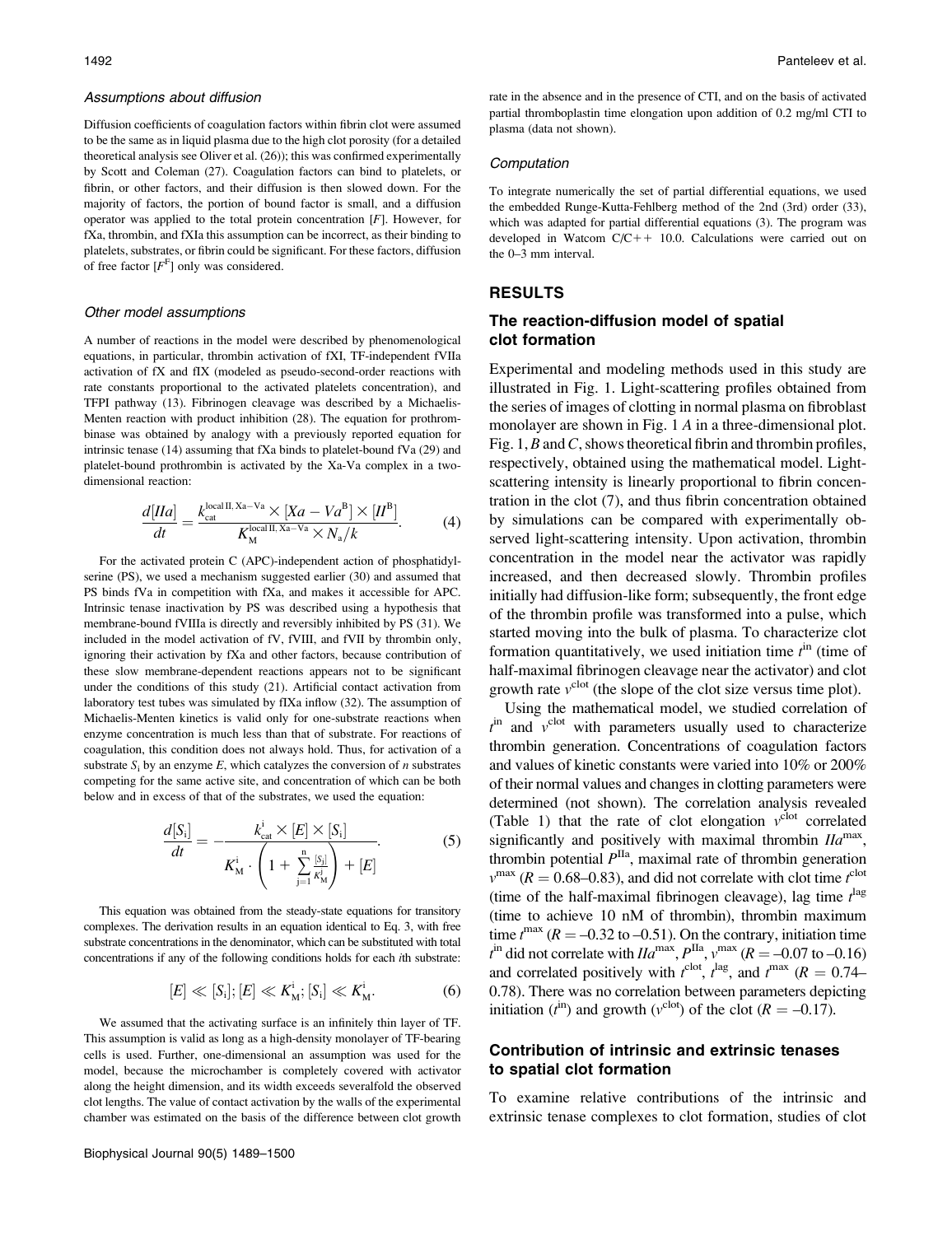TABLE 1 Correlation matrix for parameters of spatial clot formation and thrombin generation

|                      | $t^{\text{in}}$ | $v^{\text{clot}}$ |
|----------------------|-----------------|-------------------|
| $t^{\text{clot}}$    | 0.85            | $-0.22$           |
| $t^{\text{lag}}$     | 0.83            | $-0.32$           |
| $t^{\max}$           | 0.82            | $-0.47$           |
| $v$ <sup>max</sup>   | $-0.18$         | 0.84              |
| P <sup>IIa</sup>     | $-0.11$         | 0.57              |
| $I/a$ <sup>max</sup> | $-0.18$         | 0.78              |
| $t^{\rm in}$         |                 | $-0.17$           |

Clot formation was simulated as described in the legend to Fig. 1; fibroblast density was 1000 cells/mm<sup>2</sup>. During each simulation, one of the following concentrations/constants was set to either 10% or 200% of its normal value:  $\sigma_{\rm VIIa-TF},$  [VIIa], [VII], [IX], [X], [II], [Fg], [VIII], [V], [PC], [PS], [XI], [AT-III],  $[\alpha_2 M]$ , [TFPI],  $k_{\text{cat}}^{\text{VII, IIa}}$ ,  $k_{\text{cat}}^{\text{IX, VIIa-TF}}$ ,  $k_{\text{cat}}^{\text{IX, XIa}}$ ,  $k_{\text{cat}}^{\text{X, VIIa-TF}}$ ,  $k_{\text{cat}}^{\text{X, IXa-VIIIa local}}$ ,  $k_{\text{cat}}^{\text{local II, Xa-Va}}/(K_{\text{M}}^{\text{local II, Xa-Va}}/k), k_{\text{cat}}^{\text{VIII, IIa}}, k_{\text{cat}}^{\text{V, IIa}}, k_{\text{cat}}^{\text{PC, IIa}}, k_{\text{cat}}^{\text{XI, IIa}}, k_{\text{cat}}^{\text{N, IIa}}$ . The same simulations for thrombin generation initiated by 25 pM TF were performed using a homogenous version of the mathematical model, where reaction-diffusion partial differential equations were substituted with ordinary ones. Pearson correlation coefficients were then calculated for the obtained data sets.

growth in fVIII-deficient plasma were undertaken. The clot size versus time plots in Fig. 2,  $A$  (experimental) and  $B$ (theoretical), show dose-dependent increase of the clot growth rate upon supplementation of hemophilia A plasma with normal plasma. The curves demonstrate that initiation of coagulation was not affected by fVIII supplementation, whereas clotting propagation is regulated by the presence/ concentration of intrinsic tenase.

As a visual representation of this conclusion, Fig. 2, D–F, shows concentration profiles of fXa produced by either extrinsic tenase (VIIa-TF), intrinsic tenase (IXa-TF), or the total fXa, which were obtained using a computer simulation model. Although extrinsic tenase-produced fXa was located near the activator and rapidly decayed (Fig. 2 D), the intrinsic tenase complex in plasma controlled the fXa formation and the clotting propagation from the activator (Fig. 2  $E$ ), accounting for all spatial effects (compare Fig. 2,  $E$  and  $F$ ). Whereas at 4 min after initiation, the ratio of intrinsic/extrinsic total fXa (integrals from the fXa concentration over distance) was 0.44, at 20 min it was 2.83 and rapidly increased. Thus, during the propagation phase, fXa formation by intrinsic tenase is rate-limiting.

# Contribution of fXI activation by thrombin far from the TF-expressing surface

The limiting component of intrinsic tenase (15), fIXa, can be produced via two pathways, which generate either extrinsic tenase or fXIa. The latter factor can also be generated by thrombin in a feedback reaction (34). To determine the roles and contributions of these pathways, we studied clot formation in fXI-deficient plasma. To make the possible fXIa contribution more distinctive, macrophages, known to carry less TF than fibroblasts (7), were used as activating cells. Experimental (Fig. 3 A) and theoretical (Fig. 3 B) clot size versus time plots show that clot formation in fXI-deficient plasma

(2) was impaired in comparison with control  $(I)$ , although the pattern was distinctive from that of fVIII-deficient plasma (3). Differences in normal and fXI-deficient plasmas were seen only at  $\sim$ 25 min after the beginning of the experiment, at  $\sim$  0.7 mm from the activator ( $\sim$ 7 min and  $\sim$  0.3 mm, respectively, for fVIII deficiency). However, at these later stages, formation of the clot was slowed down to an extent similar to that in fVIII deficiency, as can be seen in Fig.  $3 C$ , where the rate of clot elongation during the 30- to 40-min interval is shown as a function of fXI concentration. To summarize, in contrast to the generation of fXa, fIXa formation by extrinsic tenase appears to control clot propagation, with the exception of the fXIa contribution at later stages.

Computer simulations in Fig. 3,  $D$  and  $E$ , illustrate the contribution of extrinsic tenase and fXIa, respectively, into fIX activation in normal plasma. During the beginning of the propagation period, fIXa, in contrast to fXa, is mainly produced by extrinsic tenase (compare Fig. 3,  $D$  and  $F$ ) and delivered to plasma by diffusion. Only far from the activator, fIXa generated by fXIa becomes significant (Fig.  $3 E$ ). This difference between fIXa and fXa seems to be caused by the low rate of fIXa inhibition in plasma, which allows its prolonged diffusion. To test this, the fIXa diffusion coefficient in the model was decreased 100-fold, resulting in an impairment of the clot formation (Fig.  $3 B$ ,  $5$ ) and confirming this suggestion. On the other hand, a 100-fold decrease of fXa diffusion coefficient had no effect on clot growth rate in the propagation phase, whereas initiation of coagulation was even significantly accelerated (Fig. 3 B, 4). Analysis of the fXa concentration profiles (not shown) suggested that this acceleration was due to the accumulation of fXa near the activating surface because of slowed diffusion. A 100-fold decrease of the diffusion coefficients of zymogens fIX and fX had almost no effect on clot formation (data not shown).

### Inhibition of clot growth by thrombomodulin

The above results suggest a mechanism of the diffusionmediated control of blood coagulation. However, under any of the studied conditions, termination of clot propagation was never observed in our experimental model within the reasonable time-span of the experiment (1–2 h). Moreover, in some experiments on hemophilia A plasma, clot growth was monitored for  $>5$  h, and the propagation of the clot still did not stop despite the small clot growth rate (data not shown). If we assume the spatial clot growth model to represent hemostatic or even thrombotic clot formation, this result provides some trouble in interpretation since the coagulation process in vivo is expected to be finite and localized. One of the most important components of hemostasis, which is absent in the in vitro system of this study, is the fact that the damaged vessel wall is surrounded by undisturbed endothelium that is known to have several surface anticoagulants. To introduce a possible effect of intact endothelium into our system, rabbit lung thrombomodulin was premixed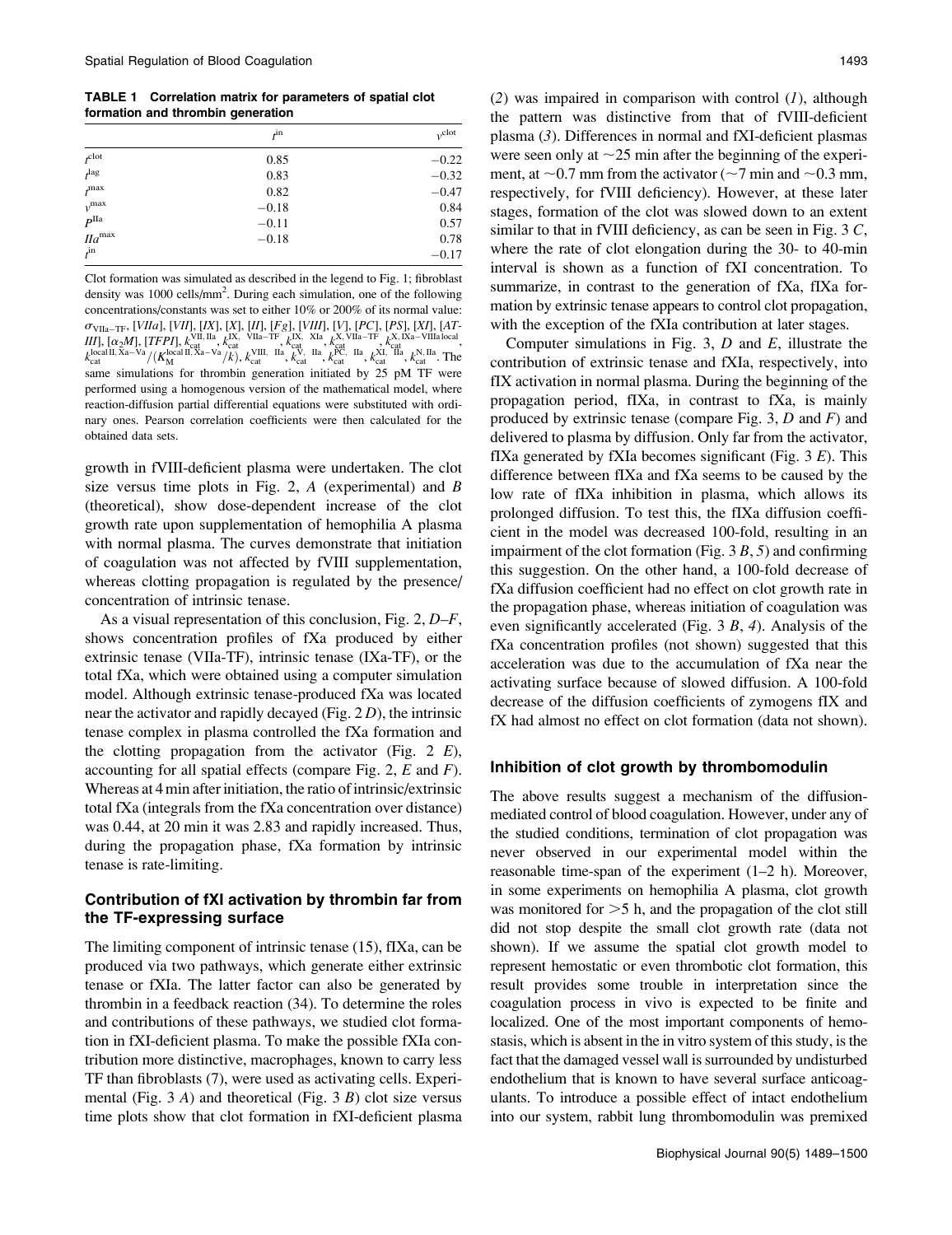

FIGURE 2 Contribution of intrinsic and extrinsic tenases to spatial clot formation. Clots were formed on the surface of a fibroblast monolayer, as described in Materials and Methods. (A and B) Clot size versus time plots of clot formation in the plasma of a hemophilia A donor supplemented with normal plasma, from (A) a representative experiment (out of a total of four) and (B) the respective simulation. Normal plasma was at 0, 1%, 5%, 10%, 20%, 40%, and 100% v/v (bottom to top). (C) The rate of spatial clot growth in hemophilia A plasma versus concentration of added normal plasma, with experiments represented by symbols and simulations by the solid line. Mean values  $\pm$  SD are shown,  $n = 4$ . (D–F) Simulated profiles of fXa during clot formation in normal plasma produced by (D) extrinsic tenase, (E) intrinsic tenase, and (F) both. A movie for this figure is available (see Supplementary Material).

with plasma at concentrations from 3 to 100 nM. This resulted in a complete, yet dose-dependent, termination of the clot growth (Fig.  $4A$ ), yielding a final clot size of 0.2–1 mm (Fig. 4)  $B$ ). The solid line in Fig. 4 B shows model simulations, which agree well with the experiments. These results provide experimental evidence of the localizing effect of thrombomodulin in the spatial clotting process.

# Study of possible role of blood-borne TF in clot formation

### Effect of exogenously added TF

In recent years there was a considerable debate about the possible role of circulating TF activity (known as bloodborne TF) in clot initiation and growth (35,36). To evaluate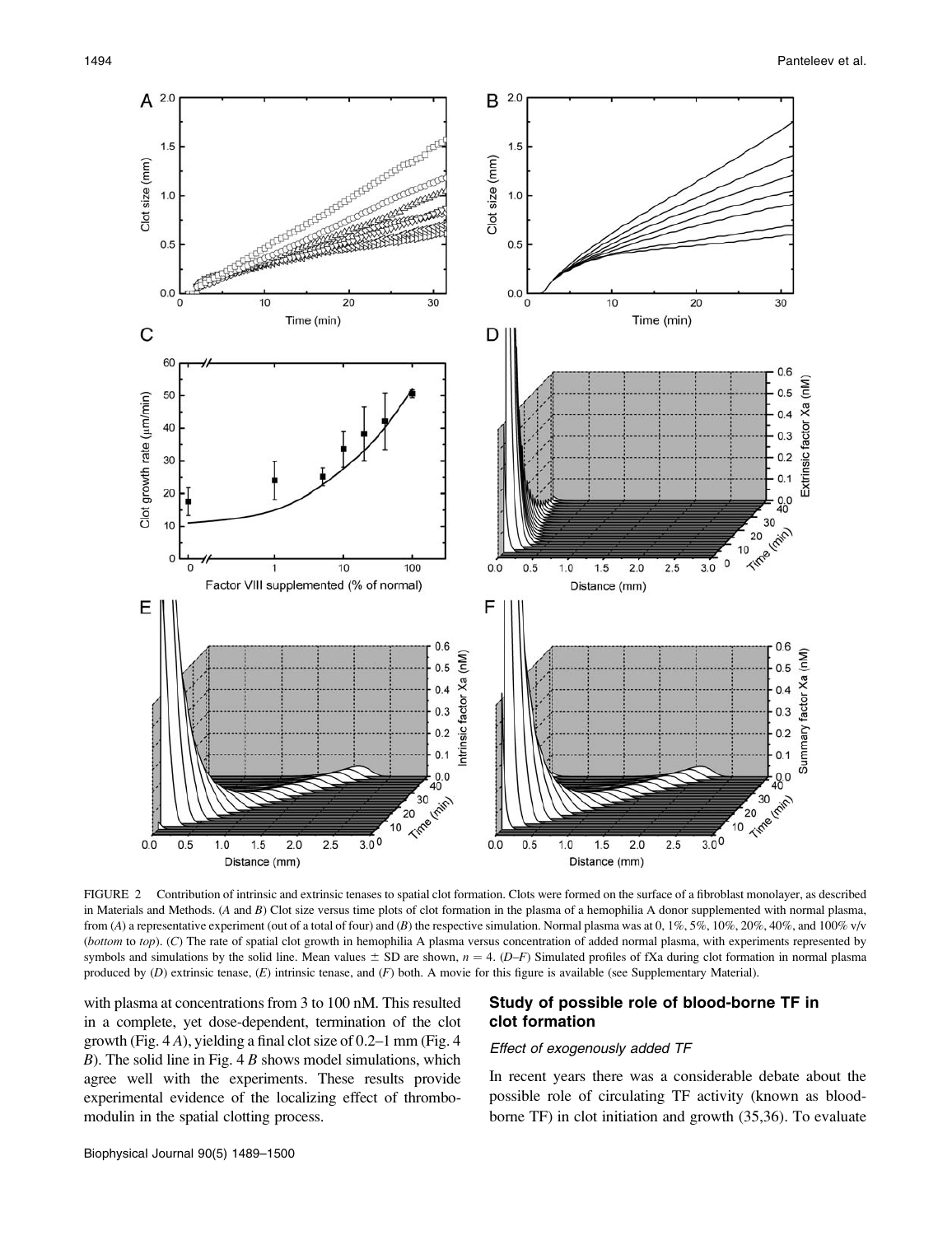

FIGURE 3 Contribution of fXI activation by thrombin far from the TF-expressing surface. Clots were formed on the surface of a confluent macrophage monolayer as described in Materials and Methods. Simulations were performed as described for Fig. 1, except that activation was by fibroblast monolayer with a density of 250 cells/mm<sup>2</sup>. (A and B) Clot size versus time plots of clot formation in normal (1), fXI-deficient (2), and fVIII-deficient (3) plasmas, from (A) a representative experiment (out of four total), and  $(B)$  the respective simulation. Dotted lines in B show computer simulations of clot growth in normal plasma, where diffusion coefficients of fXa (4) or fIXa (5) were decreased 100-fold. (C) The rate of spatial clot growth far from the activator (determined on the 30- to 40-min interval) in fXI-deficient plasma versus concentration of supplemented normal pooled plasma, with experiments represented by symbols and simulations by the solid line. Mean values  $\pm$  SD are shown,  $n = 2-4$ . (D–F) Simulated profiles of fIXa during clot formation in normal plasma produced by (D) extrinsic tenase,  $(E)$  fXIa, and  $(F)$  both.

the possible contribution of blood-borne TF to clot formation in the spatial model, we added relipidated recombinant TF to plasma at subpicomolar concentrations. Fig. 5 A shows typical images of clot formation in the presence of TF. The rate of clot growth was not significantly affected by TF (Fig. 5 B). However, in the presence of TF, plasma began to clot throughout the reaction volume independently of the activating cell monolayer. The time of the plasma clotting was a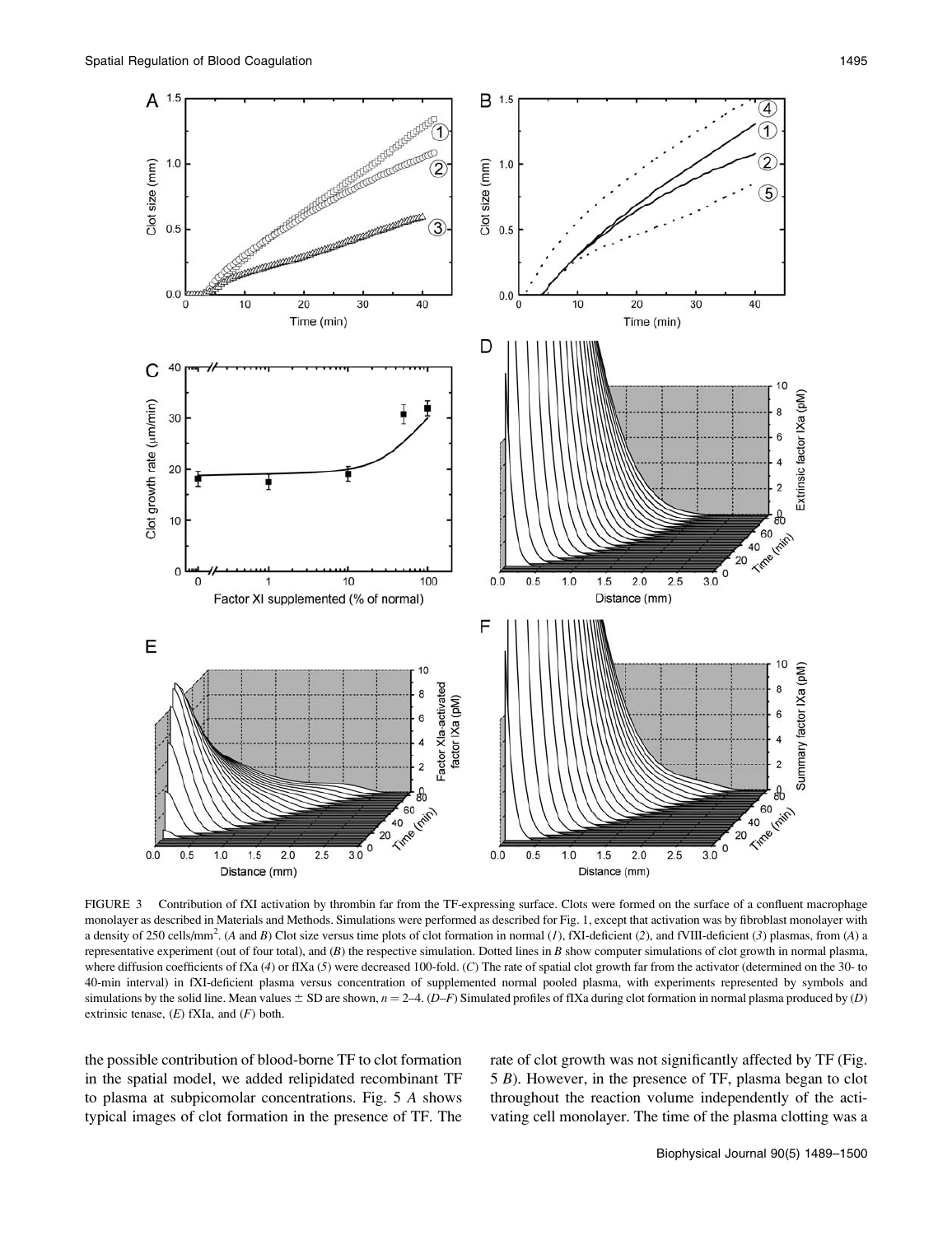

FIGURE 4 Clot growth termination and regulation of final clot size by thrombomodulin. Experiments and simulations were performed as described for Fig. 1. (A) Experimental clot size versus time plot for clot formation in normal plasma upon addition of thrombomodulin at  $(0, 10)$   $(4)$ , and 100  $(\triangle)$  nM. (B) Final clot size is shown as a function of the concentration of thrombomodulin added, for experiments (symbols ,  $\Box$ ,  $\bigcirc$  and  $\Delta$  indicate three different donors) and simulations (solid line). A movie for this figure is available (see Supplementary Material).

dose-dependent function of TF (Fig. 5 B). Computer simulations of clot growth experiments gave similar results: TF in the reaction volume had almost no effect on clot growth (data not shown). Together with our previous report that incubation of plasma with anti-TF antibodies did not inhibit spatial clot growth (7), these data indicate that plasma-associated TF does not contribute to clot formation in the absence of flow, yet it may contribute to activation of coagulation.

# **DISCUSSION**

The roles of the extrinsic and intrinsic tenase complexes, fXI, and the protein C pathway in blood coagulation were studied in a reaction-diffusion experimental model of spatial clot formation, complemented by analysis utilizing a mathematical model. The data demonstrate the following:

1. Intrinsic and extrinsic tenases play different roles at different stages of clot formation. fXa generated by

extrinsic tenase functions only near TF-expressing cells and is rapidly inhibited nearby, whereas clotting far from the activator requires fX activation by intrinsic tenase.

- 2. Functions of fIXa and fXa in the propagation of coagulation are also different. In contrast to fXa, fIXa produced by extrinsic tenase can diffuse from the activator, allowing intrinsic tenase assembly and clot expansion.
- 3. At long distances from the TF-expressing cells, additional fIXa is produced by fXIa, generated by thrombin in a feedback reaction.
- 4. Thrombomodulin is able to terminate clot expansion and to localize clotting in a dose-dependent manner.

These results were obtained experimentally, and a computer simulation model was used primarily for their independent confirmation and better insight into the mechanisms allowing separate monitoring of factor activation by different pathways, change of diffusion coefficients, etc.

The results of this study were obtained in an in vitro model system designed to analyze the significance of diffusion and spatial heterogeneity in coagulation. Like other in vitro models such as the thrombin generation assay (37), our system does not correspond specifically to either physiological or pathological coagulation, in contrast to more specialized in vivo, ex vivo, or in vitro models of thrombus formation (38–40). Thus, the conclusions about the roles of diffusion and of specific reactions at different stages of clot formation obtained in this model are general and should be applicable for both hemostasis and thrombosis.

A positive correlation (Table 1) between parameters of spatial clot formation in the reaction-diffusion model and parameters of homogenous thrombin generation demonstrated using the computer model indicates a functional similarity and provides a possible link between these two models. Indeed, in the thrombin generation assay, complete plasma clotting is rapidly catalyzed by initial traces of thrombin, before the detectable burst of thrombin generation occurs; still, it is the degree of generated thrombin that correlates with bleeding and thrombotic tendencies (37). Thus, physiological interpretation of the thrombin generation assay may seem unclear: why do we need all this thrombin when the clot is already formed? In a spatial reactiondiffusion model, this ''superfluous thrombin'' paradox could be solved, as active factors could diffuse to nearby locations where clotting has not yet occurred (37). It should be noted that correlation of spatial clot formation and thrombin generation parameters does not mean complete equivalency of these methods. For example, many aspects of clot formation in a reaction-diffusion system, such as termination of clot expansion, cannot be analyzed in a thrombin generation assay.

Previously, we showed that the propagation stage of spatial clot formation in hemophilia A and B plasmas is impaired, suggesting that spatial clot enlargement is controlled by fXa production by intrinsic tenase (6). Another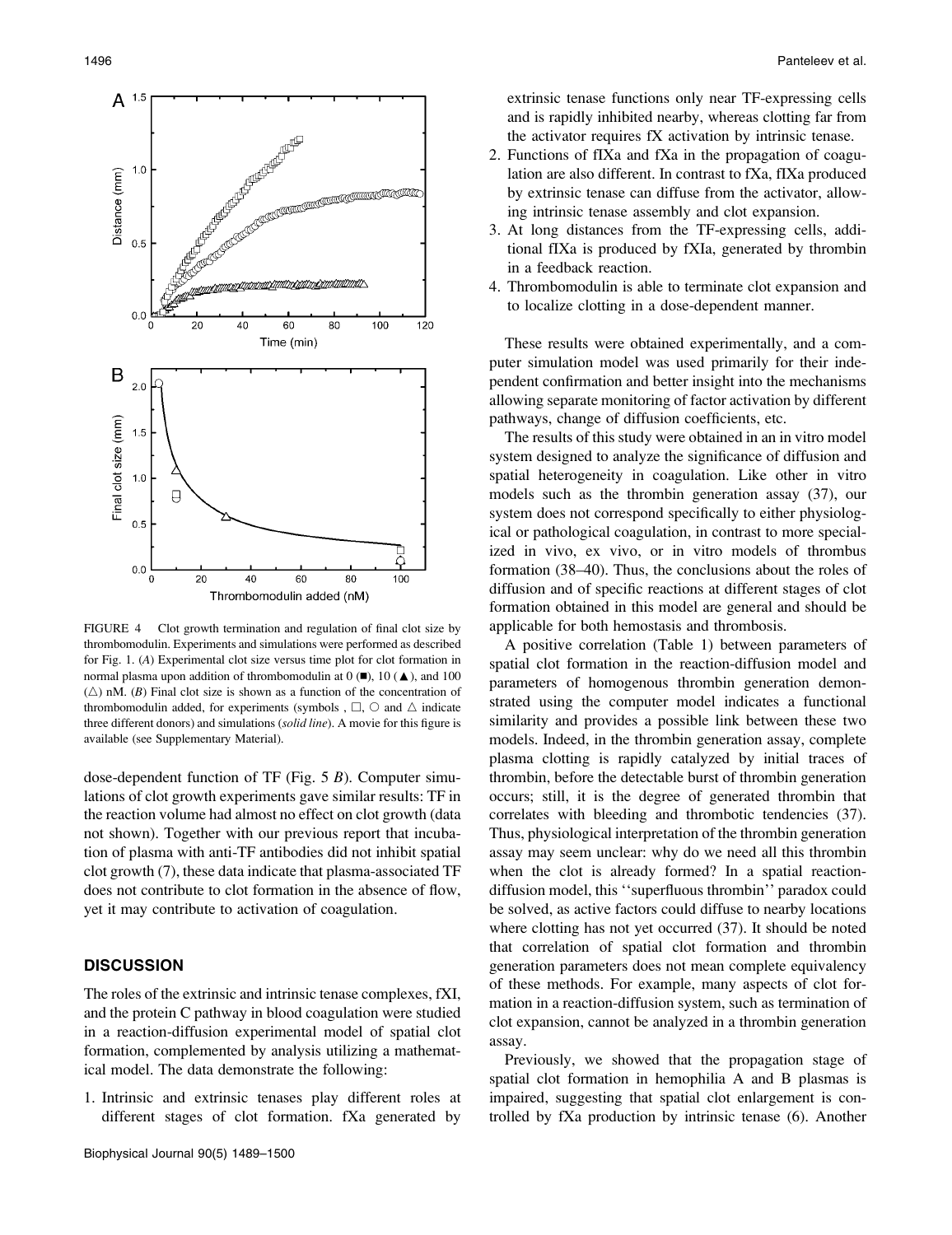

FIGURE 5 Effect of exogenously added TF on clot formation. CTI-inhibited normal pooled plasma was supplemented with relipidated recombinant TF and placed in contact with monolayers of lung fibroblasts or endothelial cells. (A) Light-scattering time-lapse images of clot formation initiated by fibroblast monolayers. Addition of TF induced "spontaneous" (independent of fibroblasts) clot formation in all areas of the microchamber. Scale bar, 1 mm. (B) Effect of TF concentration on clot growth rate. Clot formation was activated by either fibroblasts ( $\bullet$ ) or endothelial cells  $(\triangle)$ . (C) Effect of TF on spontaneous clotting lag time. To calculate spontaneous clotting lag time, an area  $3 \times 3$  mm<sup>2</sup> located at least 3 mm away from the surface of TF-bearing cells was selected on the first frame, and the mean light-scattering intensity within this square area was plotted versus time. The lag time of spontaneous clot formation was defined as the time interval required for the mean light scattering to reach half-maximal value. Mean values  $\pm$  SD are shown,  $n = 2$ .

group used thrombin generation activated by TF-bearing monocytes in a reconstituted system of coagulation proteins and platelets to demonstrate that fIXa and fXa are required for the ''priming'' of coagulation and for thrombin generation, respectively (5). They hypothesized that extrinsic tenase-produced fXa initiates coagulation, but is confined to TF-expressing cells because of its inhibition in plasma, whereas slowly inhibited fIXa can bind platelets to form intrinsic tenase. However, without spatial heterogeneity this concept might not be fully applicable, because fXa inhibition might not be rapid enough to prevent it from reaching nearby platelets, and stirring in this system allows enhanced fXa distribution to platelets. In this study, a system without stirring was used. Clot formation near the activator  $(\sim 0.2$ mm) was regulated by extrinsic tenase (no difference between control and fVIII deficiency), whereas fXa formation farther away required intrinsic tenase (impairment in fVIII deficiency). However, this intrinsic tenase was formed by extrinsic tenase-produced fIXa but not by fXIa (no impairment in fXI deficiency). Only at distances of  $\geq$  -0.8 mm from the activator did fXIa contribute to clot formation. The distance of effective diffusion of an enzyme is proportional to  $\sqrt{D/h}$ , where D is the diffusion coefficient, and h is the first-order inhibition constant. Diffusion coefficients of fIXa and fXa are similar, whereas their inhibition rates by plasma inhibitors are  $\sim$  1 min<sup>-1</sup> and  $\sim$  0.03-0.1 min<sup>-1</sup>, respectively. Thus, their distances of effective diffusion should differ three to sixfold, in agreement with our results. Furthermore, decreasing fIXa diffusion coefficient 100-fold resulted in clot formation impairment approaching that in factor VIIIdeficient plasma. On the other hand, a 100-fold decrease of fXa diffusion coefficient did not decrease the clot growth rate, and initiation phase was even shortened. This also indicates that fXa diffusion is not important for the propagation of coagulation, whereas fIXa diffusion is rate-limiting. A recent study (8) demonstrated that effective diffusion of fXa in fibrin clot is slow, being dramatically (by three orders of magnitude) slowed down in platelet-fibrin clot, most probably due to the efficient binding of fXa to platelets. Our results demonstrating that clot propagation in a spatial model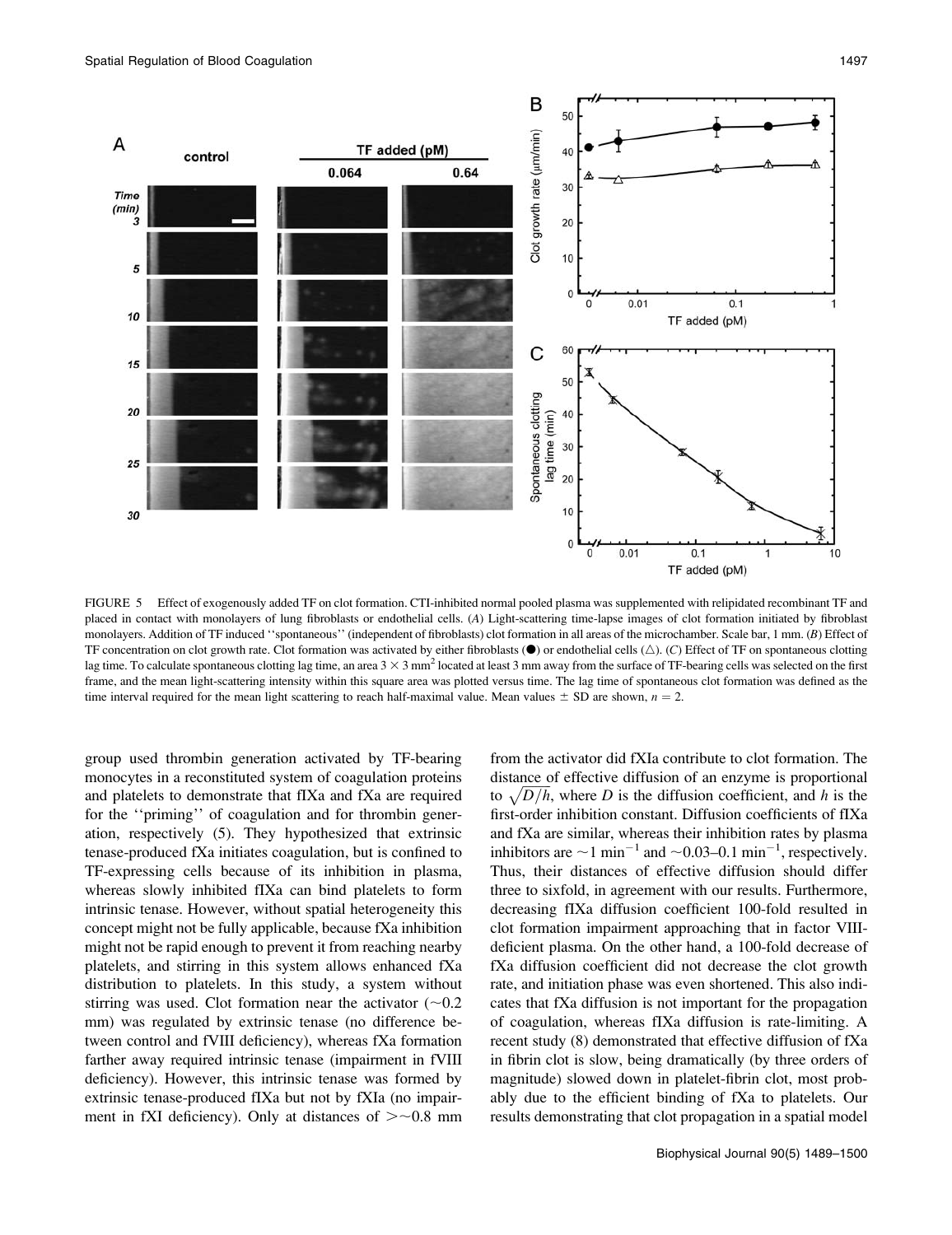is mediated by fIXa diffusion and other mechanisms rather than by fXa diffusion are in line with that report. That study (8) also suggested that diffusion of zymogens fIX and fX in fibrin clot is also slowed down. Computer simulations in our study with 100-fold decrease of the diffusion coefficients of fIX and fX showed no effect of the slowed diffusion of clot formation. This seems to be at least partially due to very slow consumption of these zymogens during coagulation (15), so that they are always present in the reaction volume and their diffusion flux is small and nonessential.

The role of fXI in coagulation has been a subject of debate for a long time (41). It activates fIX and its deficiency is associated with a tendency to bleed. fXI can be activated by fXIIa, a contact pathway factor, but fXII deficiency is not associated with a bleeding tendency and the contact pathway is assumed not to function in physiological hemostasis. Some studies have shown that fXI is slowly activated by thrombin in the absence of cofactors, and that this reaction is accelerated 2000-fold in the presence of dextran sulfate (34). Other works demonstrated that in plasma this reaction is ineffective, which was ascribed to inhibition by fibrinogen (42). One study suggested that fXI activation by thrombin results in additional thrombin preventing the clot from fibrinolysis (43). Later, this reaction was shown to be stimulated by activated platelets (41,44), and fXIa was shown to increase thrombin generation, especially at low TF and in the presence of platelets (45,46). However, it seems unclear whether a small effect on thrombin generation is able to

explain the significance of fXI illustrated by bleeding associated with its deficiency, hemophilia C. Our previous theoretical analysis suggested that fXI activation by thrombin may be important for the spatial propagation of coagulation (3). In our study, clot formation in fXI-deficient plasma was impaired far from the activator, confirming this hypothesis. These results provide a possible explanation of the significance of fXI: although its activation by thrombin is slow, this reaction and additional fIXa formed by fXIa become important during the formation of large clots, in the regions remote from TF-expressing cells. It should be noted that these results were obtained under conditions in which the contribution of extrinsic tenase is maximal (confluent monolayers of fibroblasts and macrophages) and intrinsic tenase assembly and fXI activation by thrombin are minimal (plateletfree plasma). Under in vivo conditions, the contribution of intrinsic tenase and fXIa-mediated feedback to clot propagation could be even more significant. On the other hand, self-sustained autocatalytic propagation of clotting seems not to be desirable in vivo, and fXI activation by thrombin may be potentially dangerous (40). In such cases, specific therapeutic inhibition of fXI can slow down thrombus propagation without affecting the initiation of hemostasis (Fig. 3, A and  $B$ ).

The inhibitory effect of thrombomodulin, a cofactor of thrombin stimulating APC generation, has been studied in thrombin generation assays (47). For a long time it was hypothesized to participate in localization of the coagulation



FIGURE 6 Schematic representation of the reaction-diffusion model of coagulation. Blood coagulation is activated by TF-expressing cells (on the left) and propagates into the bulk of plasma. Coagulation near the activator (initiation) is determined by fXa production by extrinsic tenase located on TF-expressing cells. fXa is rapidly inhibited and does not diffuse at long distances. Far from the activator (propagation) it is formed by intrinsic tenase. The limiting component of intrinsic tenase, fIXa, is still produced by extrinsic tenase, because it is inhibited slowly and can diffuse efficiently. During further clot elongation, additional fIXa production by the fXIa-mediated long-range feedback becomes essential. Finally, clot formation is terminated because of the action of thrombomodulin: in a potent negative feedback, the thrombin-thrombomodulin complex produces APC, which stops thrombin formation by cleaving fVa and fVIIIa.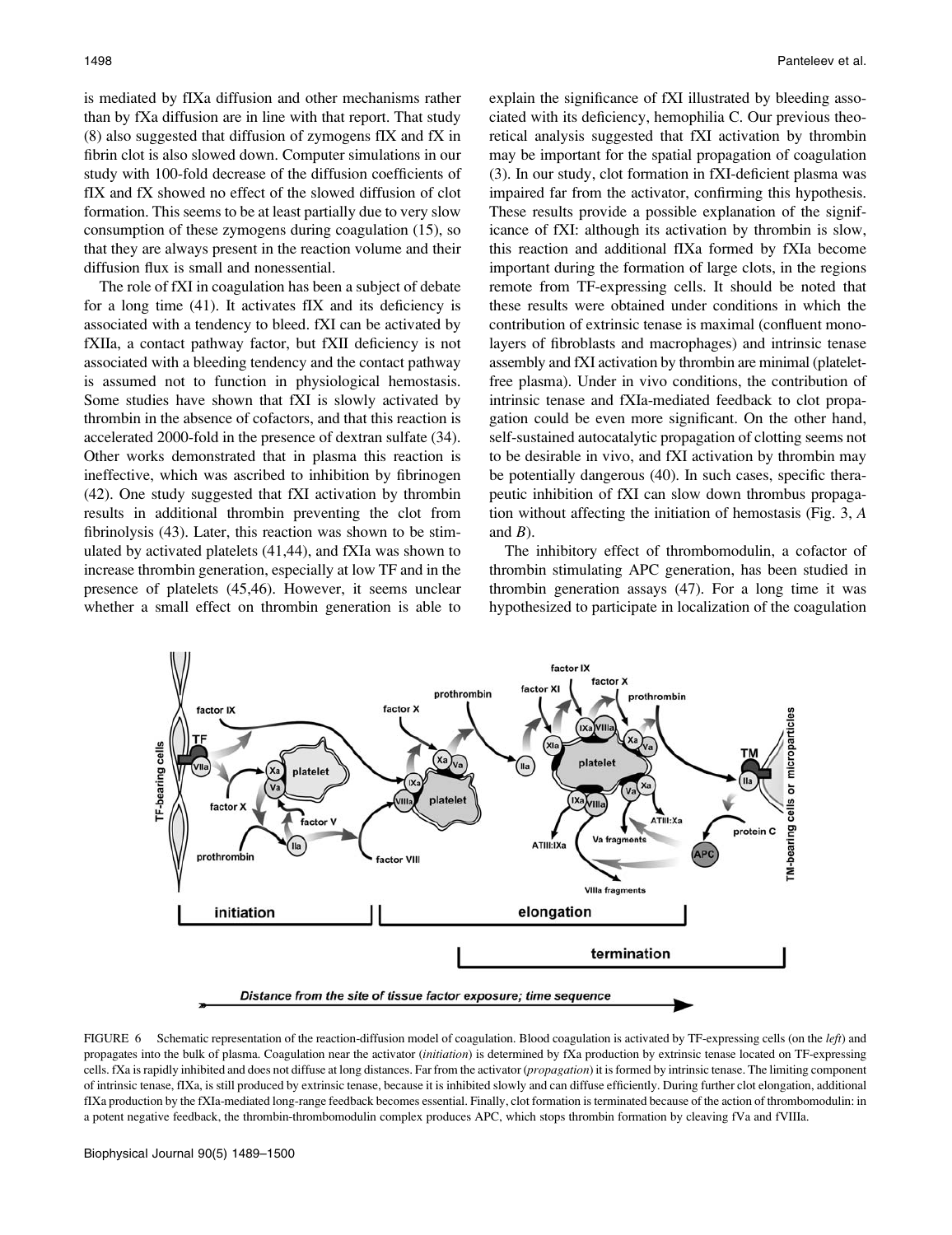process  $(48)$ . A recent study in a murine model of FeCl<sub>3</sub>induced carotid artery thrombosis (39) has actually shown that, indeed, in mice with a functional thrombomodulin defect, complete occlusion of the artery occurred in 80% cases (27% in control), and mean time of occlusion was twofold less than that in control. In our study, we analyzed the effect of thrombomodulin in a reaction-diffusion spatial system. To our knowledge, this work was the first to directly demonstrate that thrombomodulin is able to localize clot expansion in a dose-dependent manner. Although thrombomodulin at 30– 100 nM affected both the initiation and propagation phases, clot formation at 3–10 nM of thrombomodulin stopped at a distance of 1–2 mm from the activator without significant effects on the initiation phase. In addition to demonstrating a possible role of thrombomodulin in physiological hemostasis, this result indicates that thrombomodulin can be therapeutically used to suppress thrombus propagation with minor adverse effects on the initiation of hemostasis. Such an approach seems to be beneficial compared with therapy using such anticoagulants as heparin, which inhibits all stages of clot formation and may lead to hemorrhage.

Several recent studies identified the presence of TF protein and TF activity in blood and plasma (36,49). It was found to accumulate in ex vivo thrombi (38) and it was proposed that this blood-borne TF is essential for thrombus growth, because diffusion of coagulation factors in fibrin, and especially in platelet-fibrin clots, is slow (8). However, other studies challenged this concept (35,50). We assessed the possible role of blood-borne TF in clot growth by adding relipidated recombinant TF to normal plasma. TF had no effect on clot growth from the activating cell monolayer, but stimulated clotting of the whole volume in a dose-dependent manner (Fig. 5). The same result was obtained in the computer model. Taken together, these data indicate that TF activity in plasma is unlikely to contribute to spatial clot formation in the reaction-diffusion system to any significant extent. Thus, transition from the homogeneous model of coagulation to the spatial clot growth model appears not to increase the role of blood-borne TF: diffusion of fIXa and fXI activation by thrombin are effective enough to make clot enlargement rapid and independent of TF possibly present in plasma. However, this result may become invalid in the reaction-diffusionconvection models of thrombus formation because of the accumulation of blood-borne TF in growing thrombus due to the presence of blood flow and hindered diffusion of coagulation factors in platelet-rich thrombi.

The conclusions of this study can be summarized in a spatial reaction-diffusion concept of the coagulation regulation presented in Fig. 6. Clot formation in this model is divided into three stages: initiation, spatial propagation (or expansion), and termination. Each of the consecutive stages is controlled by a specific pathway: 1), fXa production by extrinsic tenase; 2), fIXa diffusion and fXa generation by intrinsic tenase, followed at later stages by fIX activation in the fXI-mediated feedback; and 3), thrombomodulin-dependent

protein C pathway. The novelty of this mechanism is the introduction of the conception of spatial heterogeneity into the basic scheme of the coagulation cascade, and the attempt to determine the roles of the specific pathways of the cascade at different temporal and spatial stages of clotting. In particular, this model may be useful in specific therapeutic targeting of different stages of hemostatic and thrombotic processes.

# SUPPLEMENTARY MATERIAL

An online supplement to this article can be found by visiting BJ Online at http://www.biophysj.org.

We thank Drs. E. S. Lobanova and A. A. Tokarev for stimulating discussions and helpful criticism. We thank Drs. O.P. Plyushch, K. G. Kopylov, and E. G. Lopatina for help with blood collection. We are grateful to Dr. V. I. Sarbash for his great contribution to the experimental setup development. This study was supported in part by grants 03-04-48338 and 05-01-22001 from the Russian Foundation for Basic Research, and by grants HL66101 and HL72929 from the National Institutes of Health.

### REFERENCES

- 1. Butenas, S., and K. G. Mann. 2002. Blood coagulation. Biochemistry (Mosc.). 67:3–12.
- 2. Davie, E. W., and O. D. Ratnoff. 1964. Waterfall sequence for intrinsic blood clotting. Science. 145:1310–1312.
- 3. Zarnitsina, V. I., A. V. Pokhilko, and F. I. Ataullakhanov. 1996. A mathematical model for the spatio-temporal dynamics of intrinsic pathway of blood coagulation. II. Results. Thromb. Res. 84:333–344.
- 4. Hoffman, M., and D. M. Monroe. 2001. A cell-based model of hemostasis. Thromb. Haemost. 85:958–965.
- 5. Hoffman, M., D. M. Monroe, J. A. Oliver, and H. R. Roberts. 1995. Factors IXa and Xa play distinct roles in tissue factor-dependent initiation of coagulation. Blood. 86:1794–1801.
- 6. Ovanesov, M. V., J. V. Krasotkina, L. I. Ul'yanova, K. V. Abushinova, O. P. Plyushch, S. P. Domogatskii, A. I. Vorob'ev, and F. I. Ataullakhanov. 2002. Hemophilia A and B are associated with abnormal spatial dynamics of clot growth. Biochim. Biophys. Acta. 1572:45-57.
- 7. Ovanesov, M. V., N. M. Ananyeva, M. A. Panteleev, F. I. Ataullakhanov, and E. L. Saenko. 2005. Initiation and propagation of coagulation from tissue factor bearing cell monolayers to plasma: initiator cells do not regulate spatial growth rate. J. Thromb. Haemost. 3:321–331.
- 8. Hathcock, J. J., and Y. Nemerson. 2004. Platelet deposition inhibits tissue factor activity: in vitro clots are impermeable to factor Xa. Blood. 104:123–127.
- 9. Ataullakhanov, F. I., R. I. Volkova, G. T. Guriia, and V. I. Sarbash. 1995. Spatial aspects of blood coagulation dynamics. III. Growth of clots in vitro. Biofizika. 40:1320–1328.
- 10. Ovanesov, M. V., E. G. Lopatina, E. L. Saenko, N. M. Ananyeva, L. I. Ul'yanova, O. P. Plyushch, A. A. Butilin, and F. I. Ataullakhanov. 2003. Effect of factor VIII on tissue factor-initiated spatial clot growth. Thromb. Haemost. 89:235–242.
- 11. Sinauridze, E. I., R. I. Volkova, Y. V. Krasotkina, V. I. Sarbash, and F. I. Ataullakhanov. 1998. Dynamics of clot growth induced by thrombin diffusing into nonstirred citrate human plasma. Biochim. Biophys. Acta. 1425:607–616.
- 12. Ananyeva, N. M., D. V. Kouiavskaia, M. Shima, and E. L. Saenko. 2002. Intrinsic pathway of blood coagulation contributes to thrombogenicity of atherosclerotic plaque. Blood. 99:4475–4485.
- 13. Panteleev, M. A., V. I. Zarnitsina, and F. I. Ataullakhanov. 2002. Tissue factor pathway inhibitor: a possible mechanism of action. Eur. J. Biochem. 269:2016–2031.